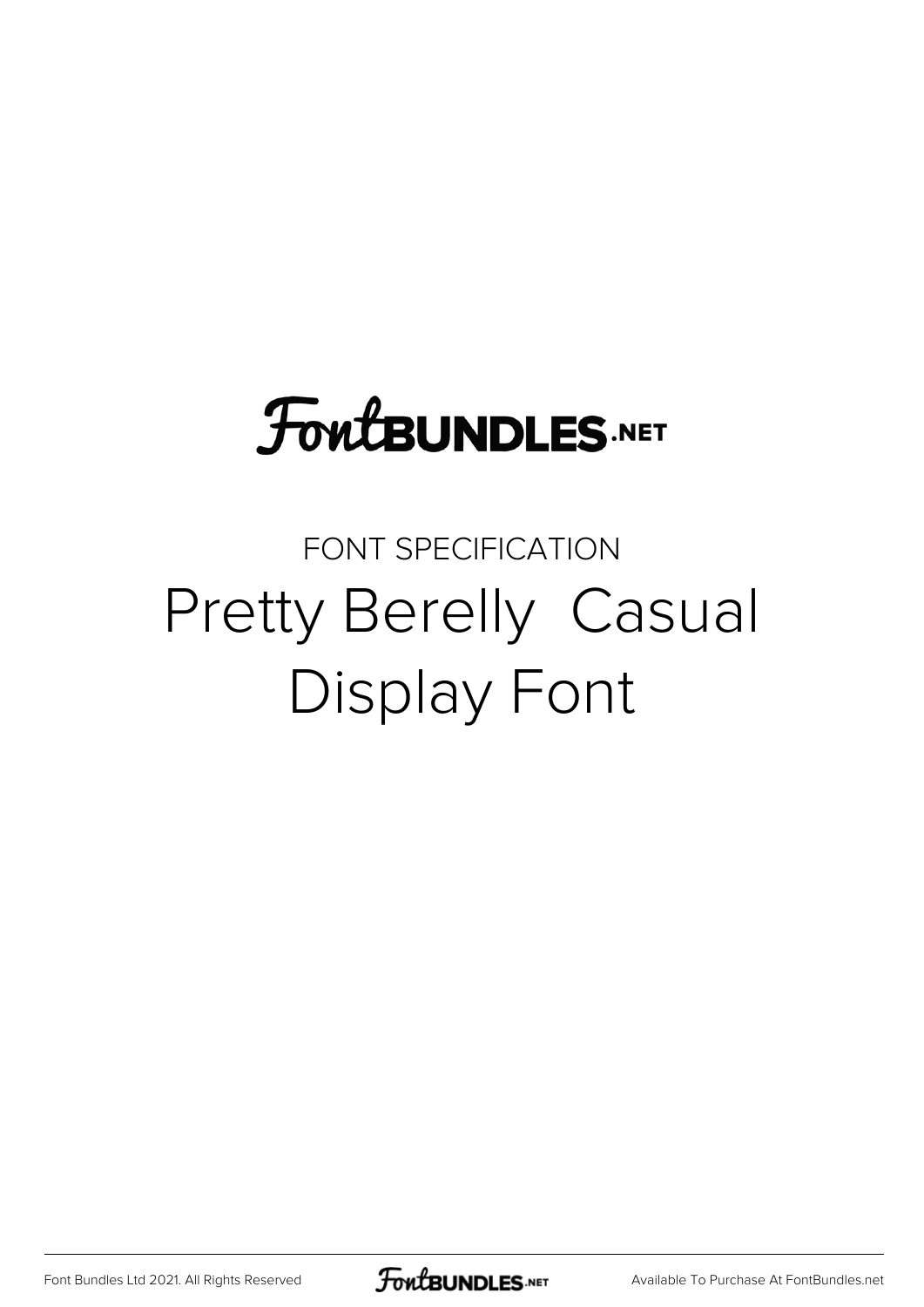## **Pretty Berelly - Regular**

**Uppercase Characters** 

ABCDEFGHIJKLMNQPQRSTU  $V$ al X42

Lowercase Characters

ab cdefghijk (mnopq&stuvwxy2

**Numbers** 

0123456189

Punctuation and Symbols  $\epsilon$  = > ? [ \ ] { | } | & £ 4  $0$  2 3  $\mathbf{1}$  $\pmb{o}$  $\hat{\S}$  $\varOmega$  $\overline{\mathcal{R}}$  $\lambda$ (ค)

All Other Glyphs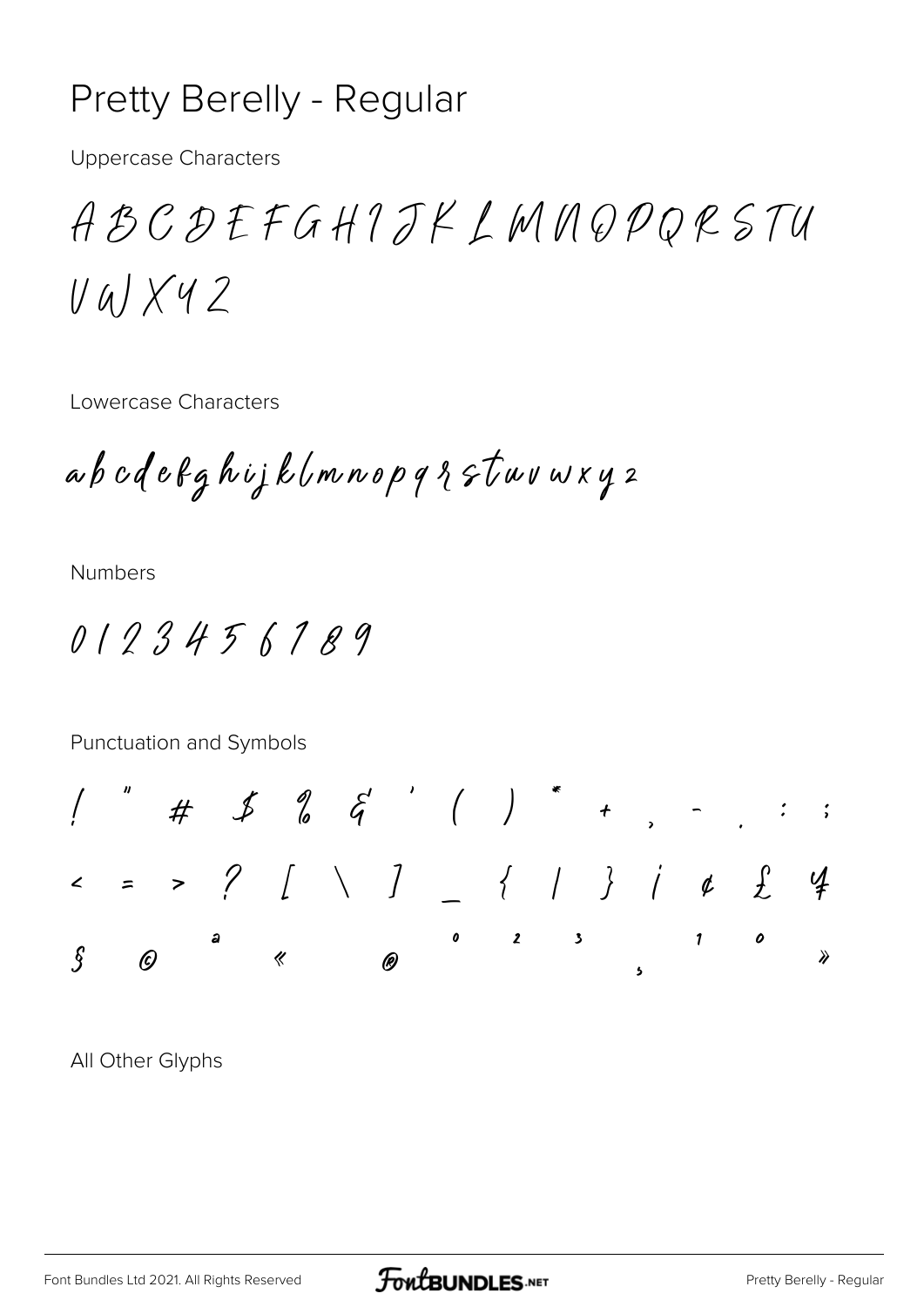